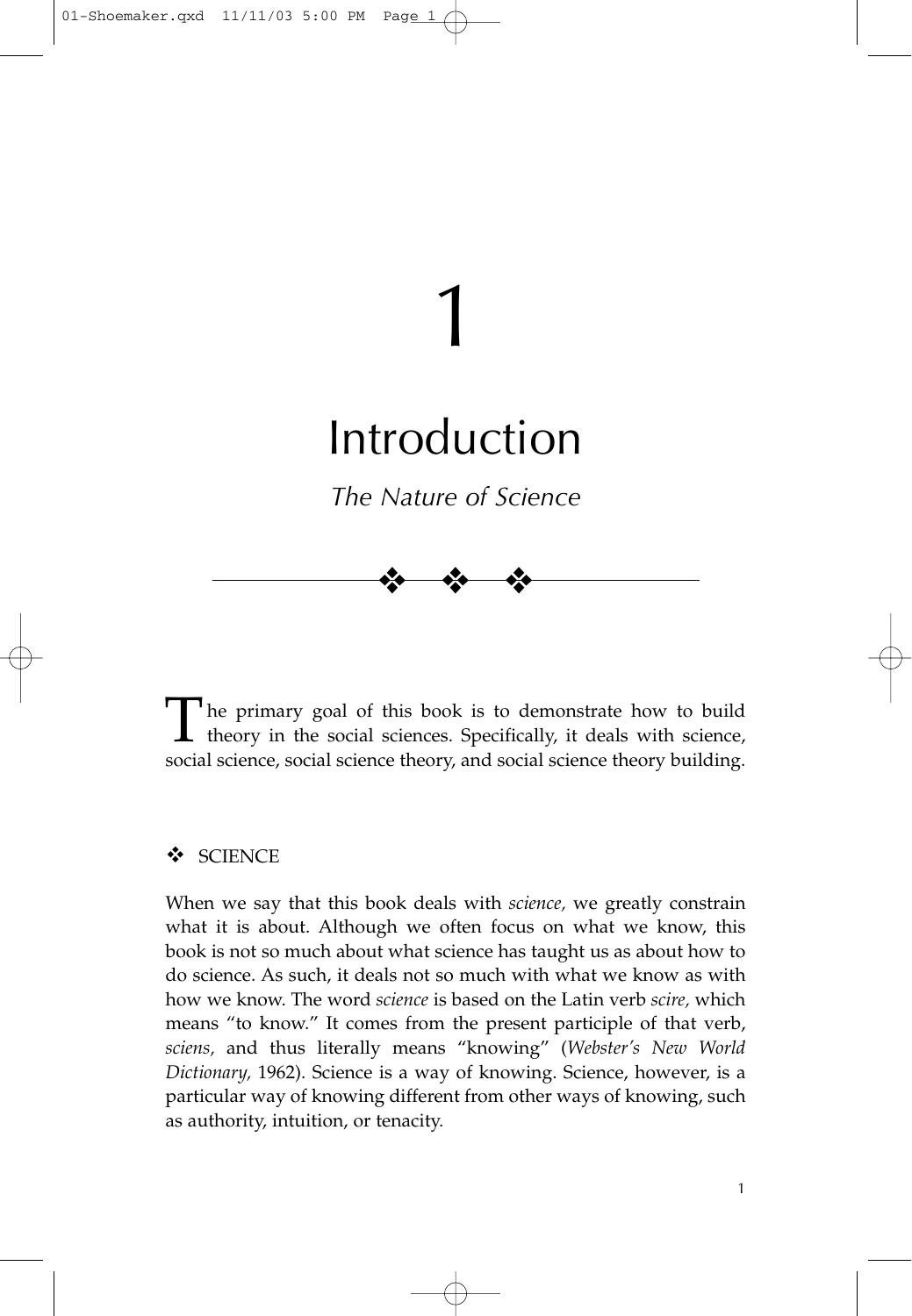People often tell us what they know, either because we ask them or because they tell us anyway. When we ask people how they know something—why they believe it—their answer often reveals the ways of knowing they have relied upon to reach that knowledge. Some people believe that science is at odds with other ways of knowing, to the point where if one accepts science one must reject other ways of knowing. However, science and other ways of knowing are not totally incompatible. Actually, they often lead to the same conclusions, and other ways of knowing can be no less efficient and satisfying than science. If they were not, we would stop relying on them.

Relying on trusted authority, for example, can be a reasonable way to know. If my mother tells me that I should not eat too much candy because it will rot my teeth, then I may find it much more efficient and helpful to take her word for it than to attempt to question her authority and to use other ways of knowing to determine the correctness of her position.

Likewise, I may not know at all what science has to say about the value of having a household pet, and I may not care at all that my best friends strongly believe that pets are more trouble than they are worth. My intuition may tell me that my dog helps relieve stress in my life, and that may be all I need to know about it.

We sometimes hold something to be true simply because it has been that way for as long as we can remember. I have always been happy to receive paper money. I understand that it is just a piece of paper, but I also understand that it is "backed" by the government, which has reserves of gold in Fort Knox, or something like that. I do not really know all the details. In fact, when I start to think about it, I realize that my understanding is quite vague. However, paper money has always worked for me, so I am content to continue using it. We often hold on tenaciously to those things that have worked for us, as long as they continue to work.

In many cases, nonscientific ways of knowing such as authority, intuition, and tenacity serve us well. Much of what we know about ways of knowing comes from a wonderful book by Morris Cohen and Ernest Nagel, published in 1934, in which they explore at length the differences between science and other ways of knowing. The book is divided into two parts. The first part teaches how logic works. There we learn about syllogisms and other principles of logic. The second part teaches how science works. There we learn about hypotheses and other principles of science. It is at the beginning of this second part that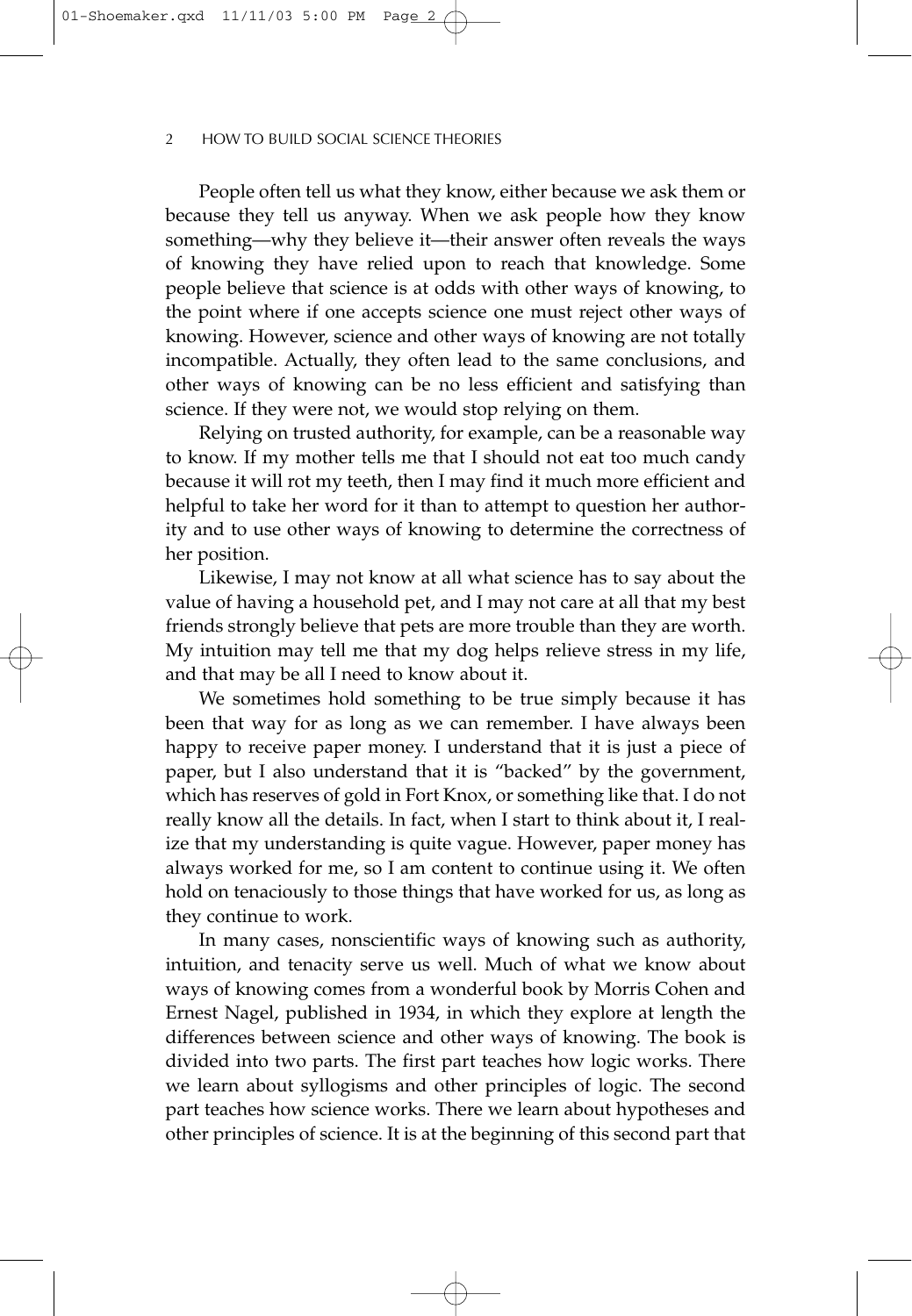Cohen and Nagel describe so well how science differs from other ways of knowing. They make the compelling argument that science is nothing more than applied logic. Thus, they teach the principles of logic in the first half of their book, and then in the second half they show how these principles can be applied.

The major difference between science and other ways of knowing is that science applies logic to question itself constantly. We will have more to say about this later, but the point here is that this book is about one particular way of knowing, called science, and it is not about other ways of knowing, regardless of how valuable they may be.

## SOCIAL SCIENCE

When we say that this book applies to *social* science, we further constrain what it is about. Much of science deals with knowledge of nature and the natural world. It focuses on the study of naturally occurring phenomena and how they relate to each other, the structure of the universe, and the activity of its elements. This has become known as *natural science.* Natural science has been divided further into a number of subareas, including botany, chemistry, geology, physics, and zoology, with each of these fields concentrating on a different aspect of the natural world.

Social science, on the other hand, deals with knowledge of society and the social world. It focuses on the study of socially constructed phenomena and how they relate to each other, the structure of society, and the activity of its members. It also has been divided further into a number of subareas, including anthropology, communication, economics, history, political science, psychology, and sociology, with each of these fields concentrating on a different aspect of the social world.

There is nothing magical or mysterious about these demarcations. They are mostly a matter of convenience. Likewise, each of the subareas of the natural and social sciences is divided into further areas of specialization. One's study of chemistry, for example, may be limited to inorganic chemistry, or one's study of psychology may be limited to cognitive psychology.

When we say that this book is about the social sciences, as opposed to the natural sciences, we are not saying that the scientific method is substantially different in these two major branches of science. The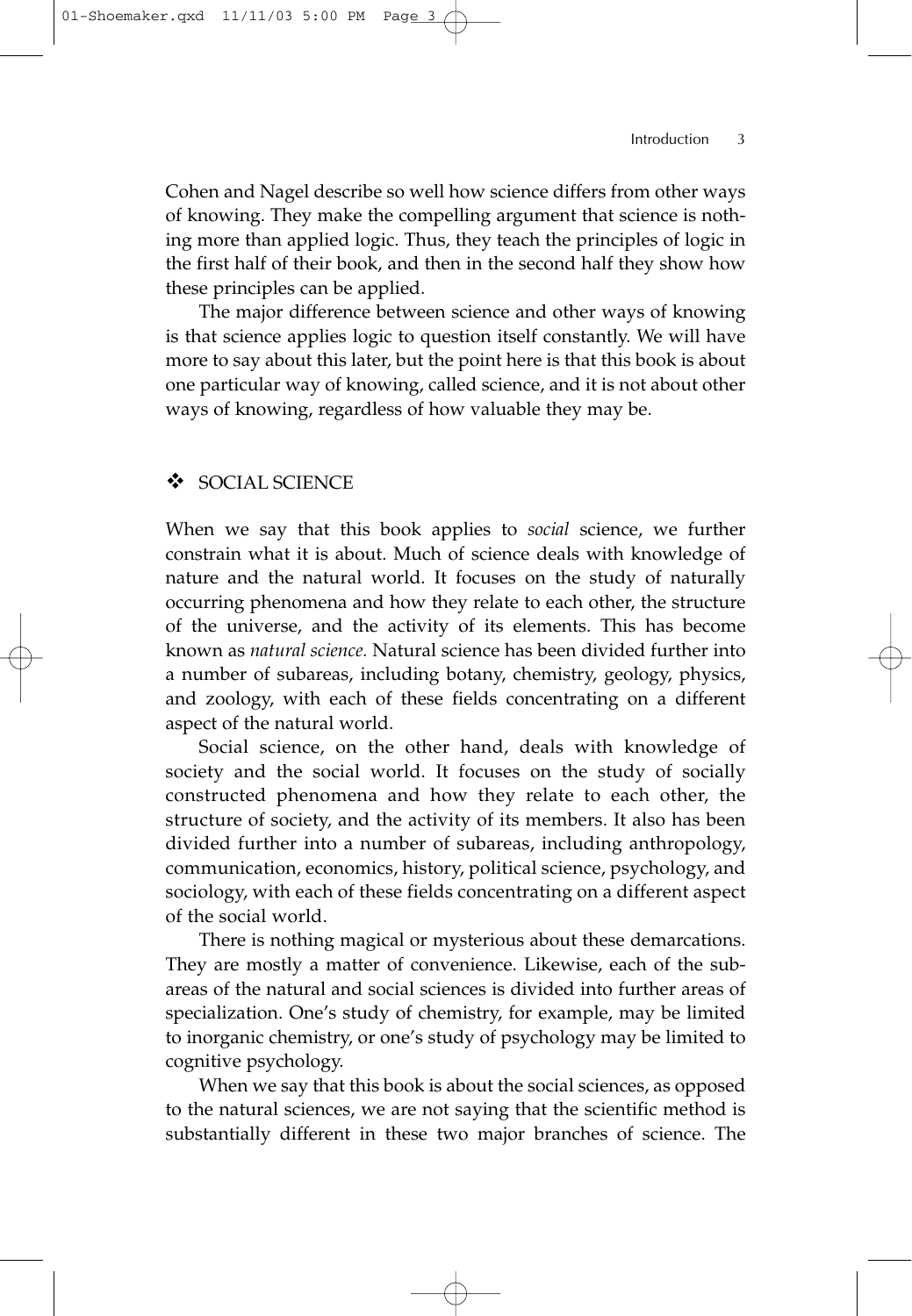natural and social sciences differ in how long they have existed, in the varieties of research methods they tend to use, and in other ways, but if one studies the scientific method in the natural sciences one will learn essentially the same general approaches to knowing as one learns from the study of the scientific method in the social sciences. The scientific way of knowing how chemical elements interact is similar to the scientific way of knowing how members of a social group interact. What differs most is the object of study. Therefore, those interested in the natural sciences could use this book to learn how to build theory in the natural sciences. What they will not find here are many particular references to and examples from the natural sciences.

Some scholars will hold that we are not going far enough here in noting the significant differences between the natural and social sciences. The eminent sociologist Robert Merton (1957) wrote thoughtfully about differences between the "more mature" sciences and the "immature" and "fledgling" discipline of sociology, noting that "between sociology and these other sciences is a difference of centuries of cumulating scientific research" (p. 87). Two major developments have occurred since Merton wrote this in the 1950s. First, sociology and other social sciences have grown. The "more mature" sciences always will have—by definition—an advantage of centuries more of cumulative scientific research, but the social sciences since the 1950s have made considerable strides in research and theory. They will always be less "mature" than the natural sciences, but as time passes these differences become less characteristic and meaningful, just as the differences between a 17-year-old human and a 27-year-old seem more substantial than the differences between a 50-year-old and a 60-year-old. Second, rather than simply adding to the cumulative firmament, some recent research in the natural sciences is calling into question fundamental beliefs about the nature of things. Previously unshakable principles, some so basic that they were elevated to the status of natural "laws," are now being challenged. A half-century ago, it was commonplace to believe that the natural sciences had a decided advantage in that their objects of study were much more predictable than those of the social sciences. If one knew the laws of motion, one could predict how a billiard ball would react when struck by another ball. A chemist could predict with great confidence how a mixture of two elements would react. The social sciences, in contrast, deal with people—objects that appear to be much less predictable than billiard balls and chemicals.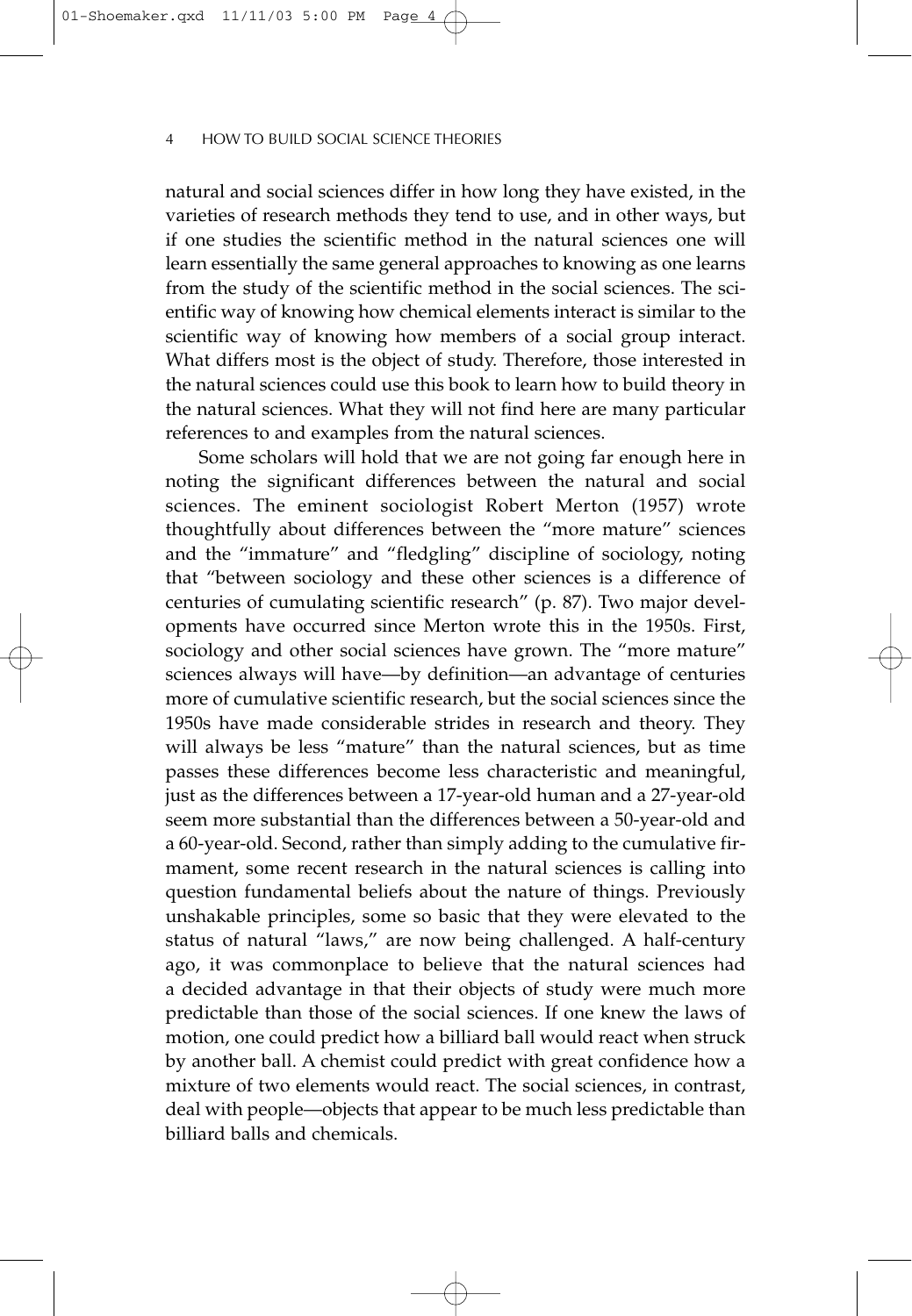This difference was believed to be so significant that the natural sciences became known as "hard" science and the social sciences as "soft." Now these differences are not so clear, and challenges believed to be limited to the social sciences are being faced in the natural sciences as well. We now know that when subatomic particles are observed, they move in unpredictable directions. It is interesting to learn that the behaviors of people are no less predictable than the subatomic particles of which they are made. In view of these developments, we prefer to focus more on the similarities between the natural and social sciences than on their differences. We appreciate Merton's (1957) recommendation that in discussing sociological theory

[e]very effort should be made to avoid dwelling upon illustrations drawn from the "more mature" sciences—such as physics and biology—not because these do not exhibit the logical problems involved but because their very maturity permits these disciplines to deal fruitfully with abstractions of a high order to a degree which, it is submitted, is not yet the case with sociology. (pp. 85-86)

We follow Merton's advice here and use illustrations drawn from the social sciences rather than the natural sciences, but not because we believe it is unrealistic in the social sciences to deal with abstractions of a high order. To us, it is more a matter of efficiency. All sciences, natural and social, are becoming more specialized. As research accumulates and literatures grow, it is becoming increasingly difficult to master even subareas of a discipline. We limit our illustrations here to the social sciences for two reasons: one, to help readers by using examples they may find familiar and, two, to introduce readers to new territory in related but not exceedingly distant fields.

# THEORY

When we say that this book deals with social science *theory,* we further constrain what it is about. The word *theory* sends a glaze over the eyes of most people. This is somewhat ironic because the word *theory* comes from the Greek *theoria,* which means "a looking at." To most people, however, *theory* seems to mean "removed from reality." Most people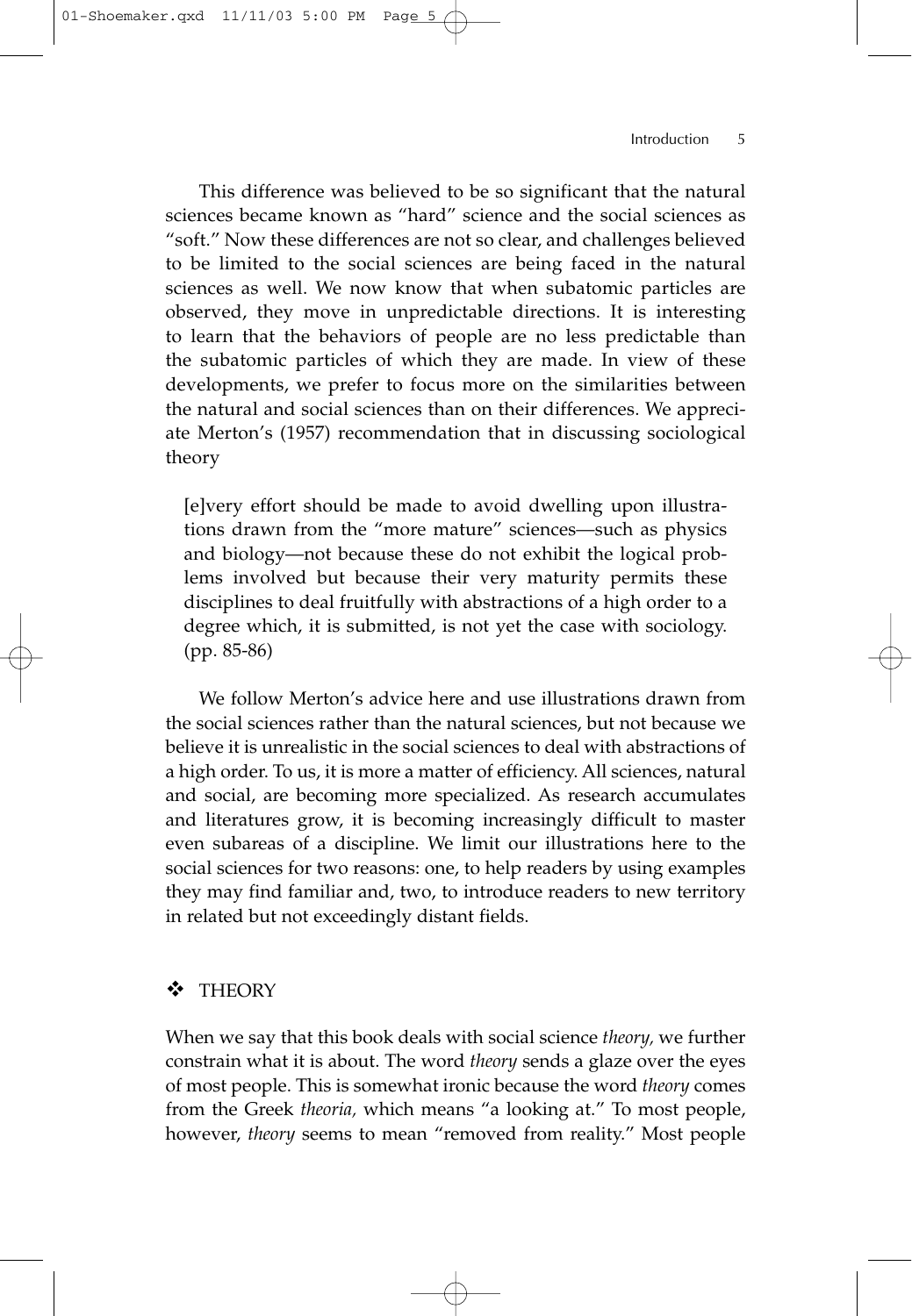may not know much of anything about theory, but they see it as impractical, irrelevant, and nonessential. To them, theories are either so esoteric and complicated as to be incomprehensible or so commonplace and obvious as to be platitudinous. Either way, to most people, theories seem to be of little use.

Most people, however, misunderstand what a theory is and what a theory does. In reality, people use theories every day. They have informal theories about how to choose a bait, a date, a mate. A theory is simply one's understanding of how something works. Theories we accept we may affectionately refer to as common knowledge or common sense, aphorisms or maxims. Theories we disfavor we may disparagingly call folktales or folklore, superstitions or old wives' tales. Informal theories are handed down to us from many different sources, including relatives, friends, business associates, teachers, spiritual leaders, and government officials. As long as they work well, we tend not to question them.

Science is another source of theories. In fact, science is all about theory. The goal of science is to produce and test theories. As we pointed out earlier, the major difference between science and other ways of knowing is that science constantly questions itself. Science tries explicitly to state its theories, to pose them in formal ways using precise statements so that it is clear what they are saying, to test them, and to confirm, modify, or discard them. Science is the ongoing business of coming up with new ideas and finding ways to challenge them. This notion of testing and revising is what separates scientific theories from the informality that characterizes informal theories.

Some scientists would sneer at the idea of predicting the future, but that is precisely what they often are trying to do. The reason we want to understand how something works is to enable us to make plans, to have expectations about how something will behave, to control things better—to predict the future. Though it is true that some science is intent on explaining past behavior, with no regard for whether that behavior currently exists or may exist tomorrow, most science is concerned with explaining what is happening now and is likely to happen again. Furthermore, even the study of the past is often fueled by an interest in what it might tell us about the present and the future. Thus, although textbooks often state that theory is meant to describe, explain, or predict, theory almost always is meant to explain in order to predict. The goal of theory is not so much to explain things as to use explanations to predict things.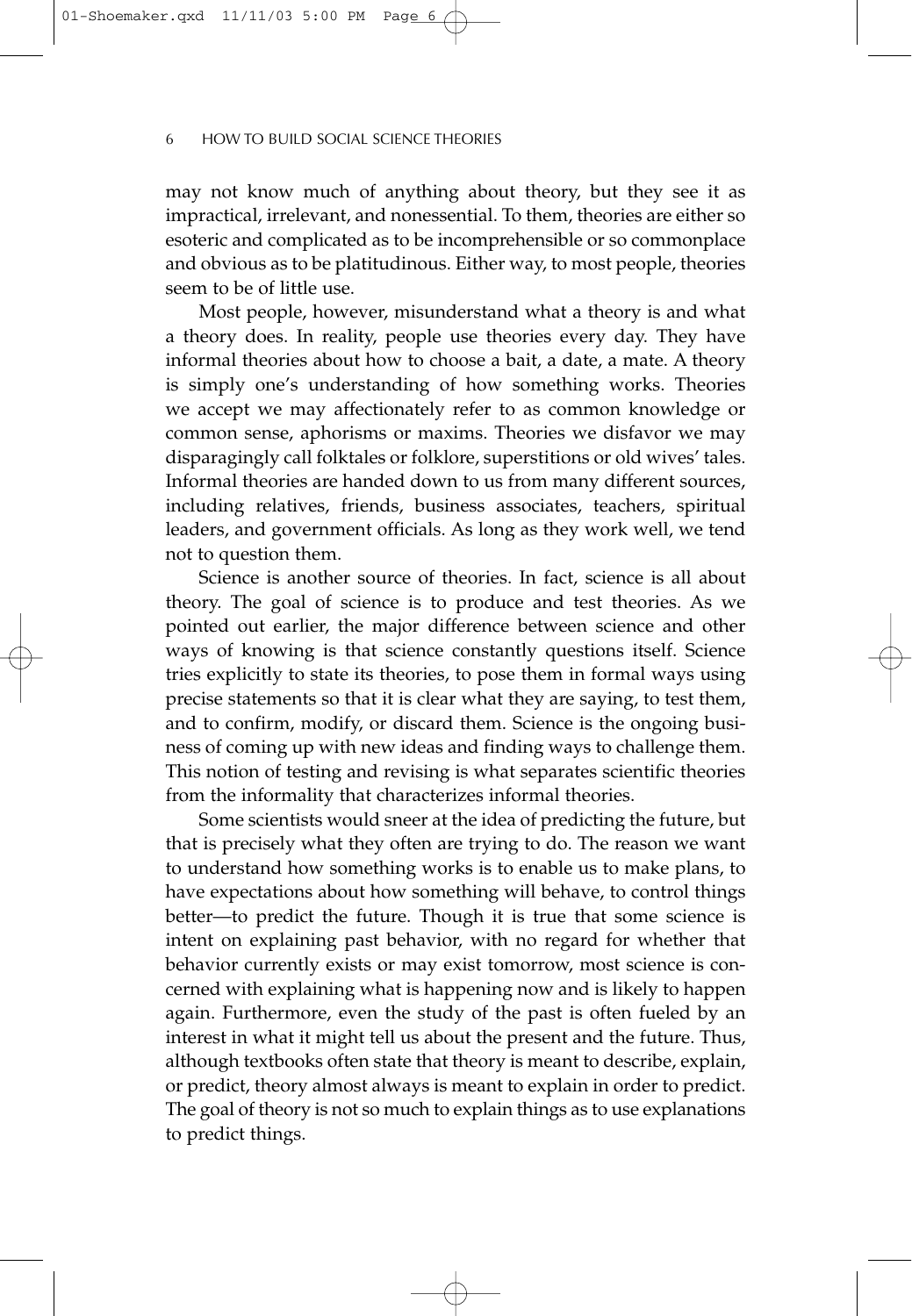#### Introduction——7

When science is successful, it changes our understandings of how things work. There is an irony here. Humans generally want things to be predictable. They want their planes to arrive on time, their jobs to be there in the morning, their peach trees to produce sweet peaches. The very reason humans value science is its awesome ability to allow them to predict things. How does science accomplish this goal of making things predictable? It strives to challenge and change our predictions. Science is thus a never-ending battle between the world as we think we know it and the world as we *will* think we know it.

It is also somewhat ironic that humans can be so amused at the misunderstandings of those living in the past without recognizing the extent to which they themselves are also misunderstanding things. The Earth is flat. The atom is indivisible. The speed of light is insurmountable. We believe things today that our children will not believe tomorrow. Not long ago, a daily newspaper ran a story with this headline: "The speed of light is exceeded in lab" (Suplee, 2000, p. A1). The lead paragraph said that the scientists caused "a light pulse to travel at many times the speed of light." An inset quote from one of the researchers said, "Our experiment does show that the generally held misconception that 'nothing can move faster than the speed of light' is wrong." What other "laws" of nature will become "misconceptions" tomorrow? Science is not for the faint-hearted.

## SCIENTIFIC JARGON

Many people get confused by the jargon used by scientists to describe what they do, and they are particularly confused by such terms as *theory, hypothesis,* and *law.* To some extent, the confusion is understandable because the differences among these terms are blurred. The differences rest on the nature of the evidence that supports the law, theory, or hypothesis. Although we have just said that we intend here to use examples mostly from the social sciences rather than from the natural sciences, in the following discussion our examples come from the natural sciences because we want to use examples with which most people are familiar, without having to explain them. Also, one would be hard pressed to find an example of a scientific law from the social sciences.

Scientists rarely elevate a scientific statement to the status of *law* because that implies that observations have been made with unvarying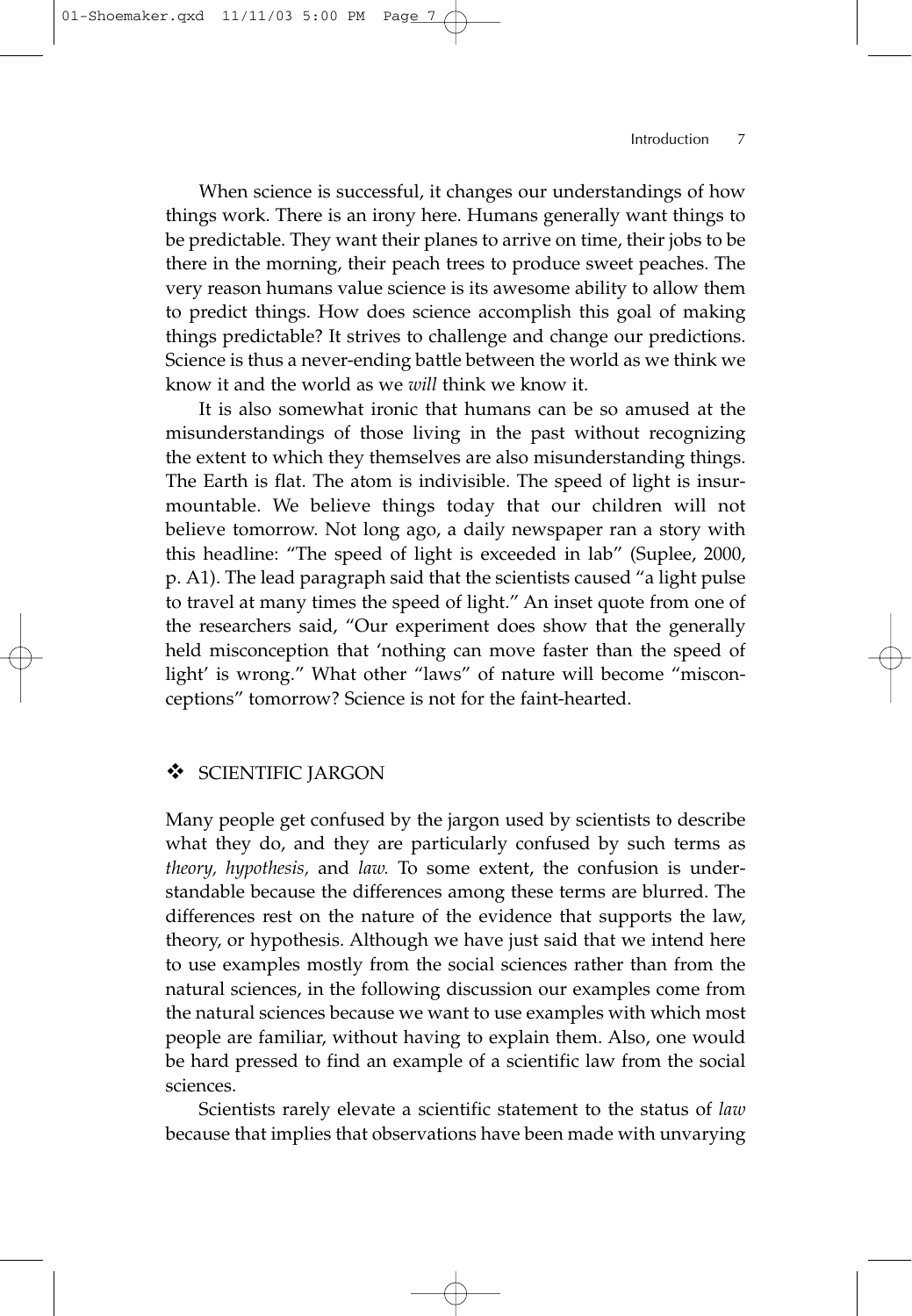uniformity. Thus, scientists refer to "the law of the conservation of energy" because this is a principle of science that has never been successfully challenged. As we noted earlier, however, recent scientific discoveries are challenging even some of the most longstanding and cherished of scientific principles. Because science is in the business of constantly questioning its findings, it would seem wise to limit greatly the use of the term *law.* Perhaps science should outlaw the use of the term *law.* Some would argue, however, that the term does serve a useful purpose in that it distinguishes the many "mere" theories from the very few that have never been successfully challenged. Perhaps these do deserve a special designation to note their rare and special status.

In contrast to a scientific *law,* a scientific *theory* is a statement of science that implies considerable evidence but not complete uniformity of findings. Given the nature of science, it is therefore understandable why science consists primarily of theories and research testing theories. Because theory implies the existence of competing ideas, theories are by nature controversial. Scientists also may disagree about what constitutes "considerable" evidence. The scientific method is designed to help scientists resolve such debates, but the fact remains that scientists are humans and humans make mistakes, so there is always a certain amount of fuzziness and uneasiness surrounding theories. If scientists can be wrong about scientific laws, they certainly can be wrong about scientific theories. Thus, although there is a vast amount of evidence supporting the theories of electromagnetism, evolution, and relativity, it is perhaps better to think of them nonetheless as theories rather than as laws.

Considerably more confusion exists regarding the differences between a *theory* and a *hypothesis.* Even dictionaries can lead one astray. *Webster's New World Dictionary* (1962), for example, defines a hypothesis as an "unproved theory." However, no theory is ever completely proven or disproved (Popper, 1968)—that's what makes it a theory and not a law. The sort of thinking that treats a hypothesis as an "unproved theory" contributes to the confusion of these terms. Thus, Webster's defines the nebular hypothesis as "the theory that the solar system was once a nebula which condensed to form the sun and the planets" (p. 980). In actuality, the reason the nebular hypothesis is a hypothesis and not a theory is that it lacks enough evidence to support it. If and when enough compelling evidence is gathered, the nebular hypothesis may be raised to the status of a theory. A hypothesis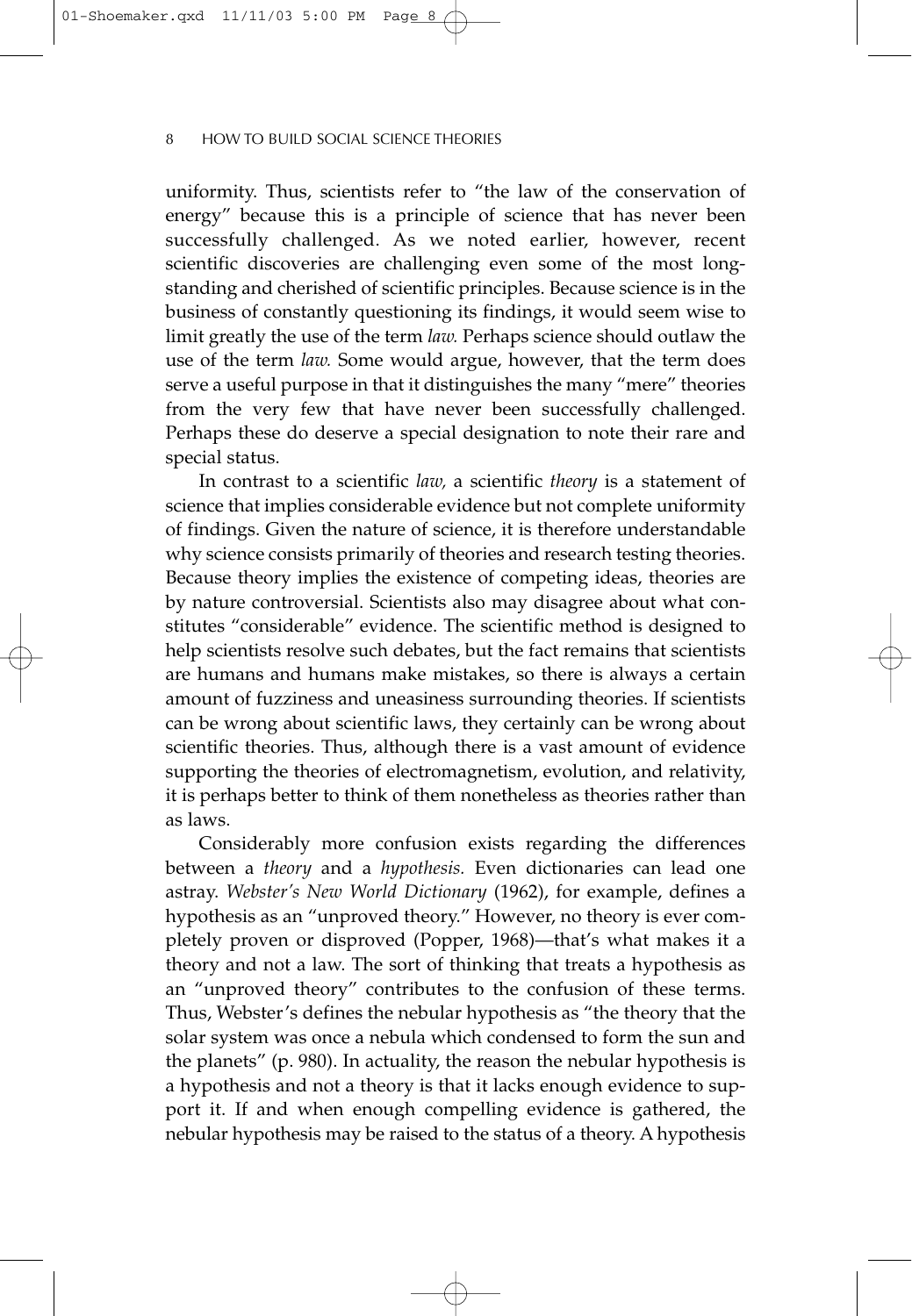is a scientific statement that asks to be tested. Thus, new scientific ideas are by definition hypothetical. With considerable evidence, they may become scientific theories. If they ever reach the point where every observation invariably supports them, they may even come to be called scientific laws.

# DOING SCIENCE

Science has contributed much to our understanding of how the world works, and many books have been written describing the discoveries of science. New students of psychology, chemistry, anthropology, economics, and other sciences will read about the major theories in the history of their discipline, the research that has been done to test those theories, and the leading contemporary theories and research. If they are successful, these students will take this knowledge and apply it, becoming practitioners in their field.

Some of these students, having learned what science is, will endeavor to do science. They will turn to a smaller set of books, those that teach the student the methods of science in their field. They will read about how to conduct research in order to test theories and to improve methods. If they are successful, these students will take this knowledge and apply it, becoming researchers in their field.

Some of these students, having learned what science is and how to do it, will endeavor to change science. They will turn to an even smaller set of books, those that teach the student how to create theories in their field. They will read about how to build new models of things that offer better understandings of how they work. If they are successful, these students will take this knowledge and apply it, becoming theory builders in their field.

It is for these last few students that this book is written. Our hope, however, is that this book will increase the numbers of those interested in doing this most difficult job of science—creating new theories.

The authors of this book remember well their advanced formal studies that included readings about theory building. Because we all now regularly teach advanced theory and methods courses, we also get to relive with our students the experience of being introduced to this difficult topic. There is just no getting around it: Building theory is a tough job, and learning how to build theory is almost as challenging.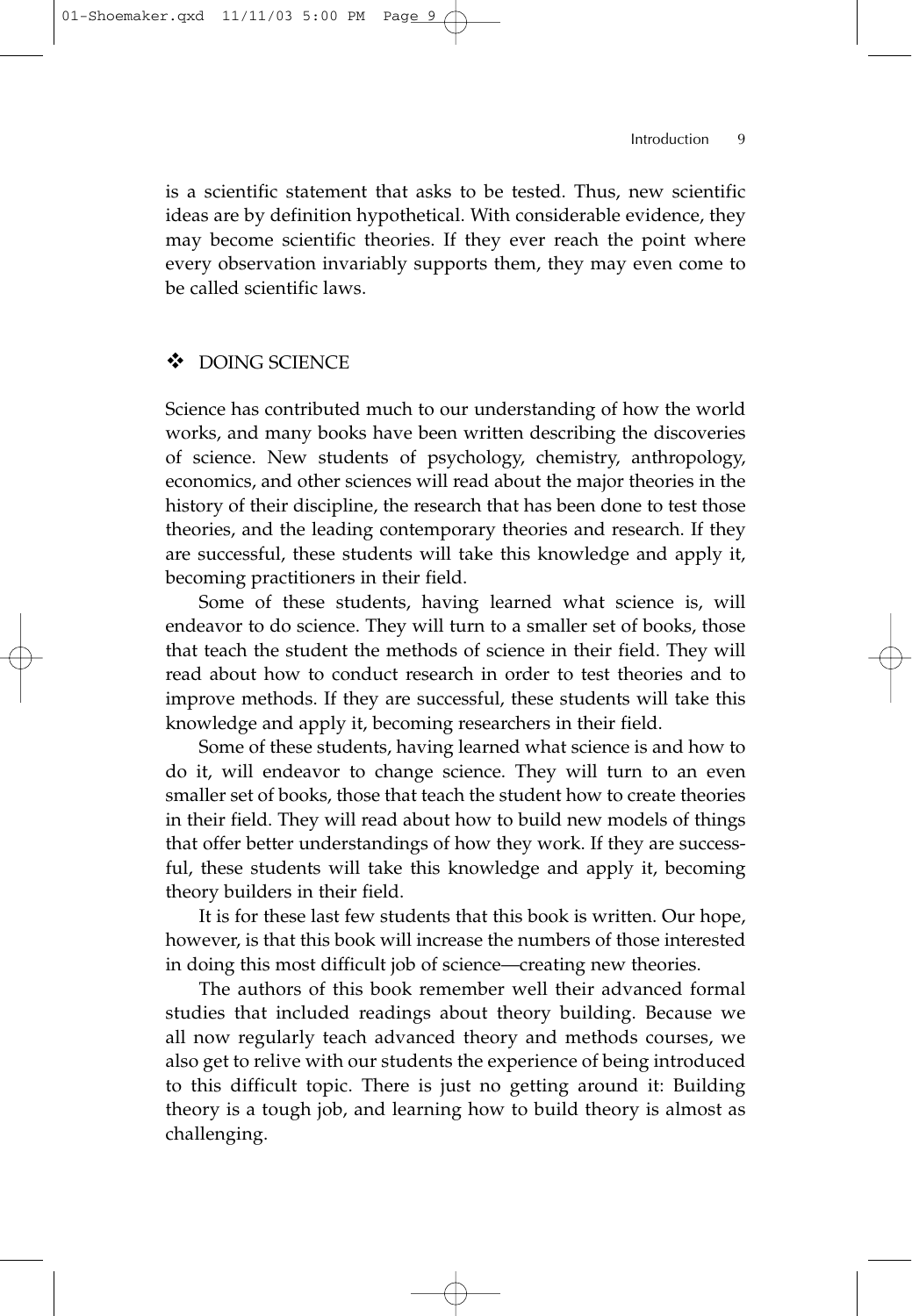Theory building is difficult because it requires both great discipline and great creativity, and although a person may possess one of these attributes, few people seem to possess both. In fact, we suspect that those who possess one of these attributes are likely not to possess the other—that those characteristics that make for a great disciplinarian do not make for great creativity, and vice versa. But that is just an untested hypothesis we have. What we do know, tried and tested from many personal experiences, is that theory building requires excruciating attention to detail coupled with wild flights of imagination. About the only solace we can give those about to embark on theory building is that it probably won't kill you and that if it doesn't kill you it probably will make you stronger.

Theory building requires hard work, but, unfortunately, hard work isn't enough. Theory building also requires an ability to see things that others have not been able to see, to synthesize disaggregated parts into a new whole. It is this part of theory building that is perhaps most frustrating. For though it is possible to teach someone to work hard, how do you teach someone to be creative?

The eminent social scientist and teacher William McGuire **(**1976**)** grappled with this question. He claimed that social science instruction devotes at least 90 percent of its time to teaching students ways of testing hypotheses and that "little time is spent on the prior and more important process of how one creates these hypotheses in the first place" (p. 40). This neglect of the creative phase of science, he argued, probably comes neither from a failure to recognize its importance nor from a belief that it is trivially simple; "rather, the neglect is probably due to the suspicion that so complex a creative process . . . is something that cannot be taught" (p. 40). But although he admitted that "creative hypothesis formation cannot be reduced to teachable rules" and that "there are individual differences among us in ultimate capacity for creative hypothesis generation," he nevertheless maintained that "we have to give increased time in our own thinking and teaching . . . to the hypothesis-generating phase of research, even at the expense of reducing the time spent discussing hypothesis testing" (p. 40).

We agree with McGuire that social science would benefit greatly if we devoted more attention to teaching future scientists to be both creative and critical in their approach to their work. It is in this spirit that we write this book. That is the task we have set before us, and it is no easier a task than the one we ask the reader to assume.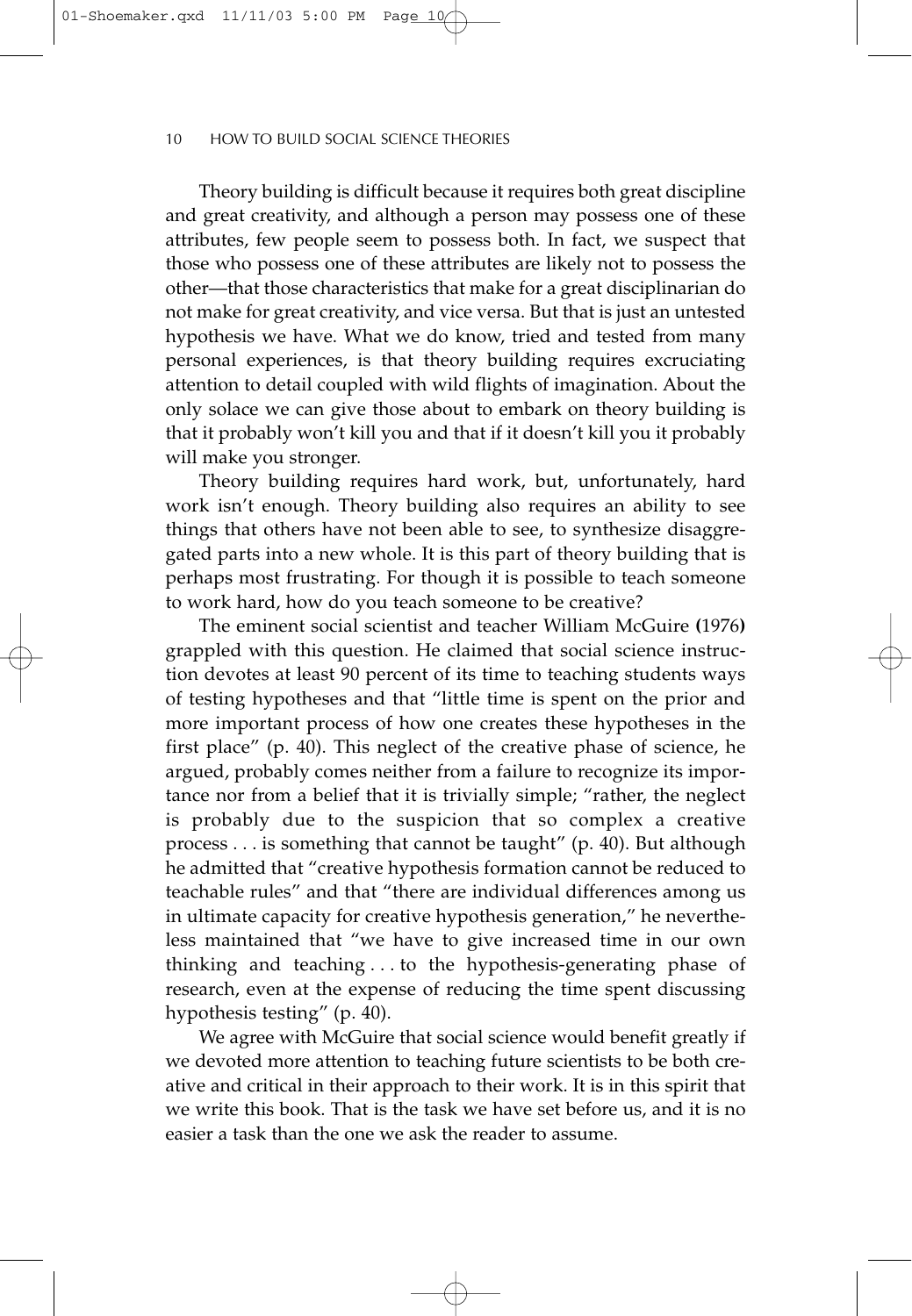# ❖ OUTLINE OF THE BOOK

In this chapter, we have attempted to make it clear to the reader what this book is about. In the process, we briefly noted some of the essential ideas, such as what a theory is and why we need theory. These ideas will be explored more fully throughout the rest of the book.

Theory building is a process that can be broken down into a series of steps. We have designed the book so that each of the subsequent chapters covers one of these steps. Although it is possible to read the chapters out of order and to read any one chapter independently of the others, the best way to understand fully the process of constructing a theory in the social sciences is to master each chapter in turn. We feel confident that the patient and careful reader who follows this plan will be rewarded.

Let us focus for a moment on the importance of patience. One of the great obstacles to learning how to build theory is the jungle of jargon one encounters whenever exploring this subject. Students can quickly become frustrated when faced with myriad terms that are sometimes distinguished without appearing to have any meaningful differences and at other times are used interchangeably when meaningful differences exist. We have already encountered disputes about the "proper" use of terms such as *law, theory,* and *hypothesis.* One of our primary goals in writing this book is to attempt to bring some order to this bewildering and confusing use of jargon. This requires both discipline and patience on the part of the reader. In each chapter, we introduce an important step in theory building, we identify the important elements of that step, we define these elements, and we note how they are similar to and different from other terms found in the literature of theory building. Thus, when we introduce the idea of *concepts,* we note how they are similar to and different from other ideas, such as *constructs.* We then state when and how we will use important terms, which terms we will ignore, and why. Then, when we move on to the next step in theory building, we use only the selected terms.

The rest of this chapter describes the remainder of the book. We hope that the reader will give each chapter the attention it deserves before moving on to the next. In this way, the reader will learn the challenging activity of theory building with the minimum amount of difficulty.

Chapter 2 introduces the concept of concepts. As the chapter title notes, we consider theoretical concepts to be the building blocks of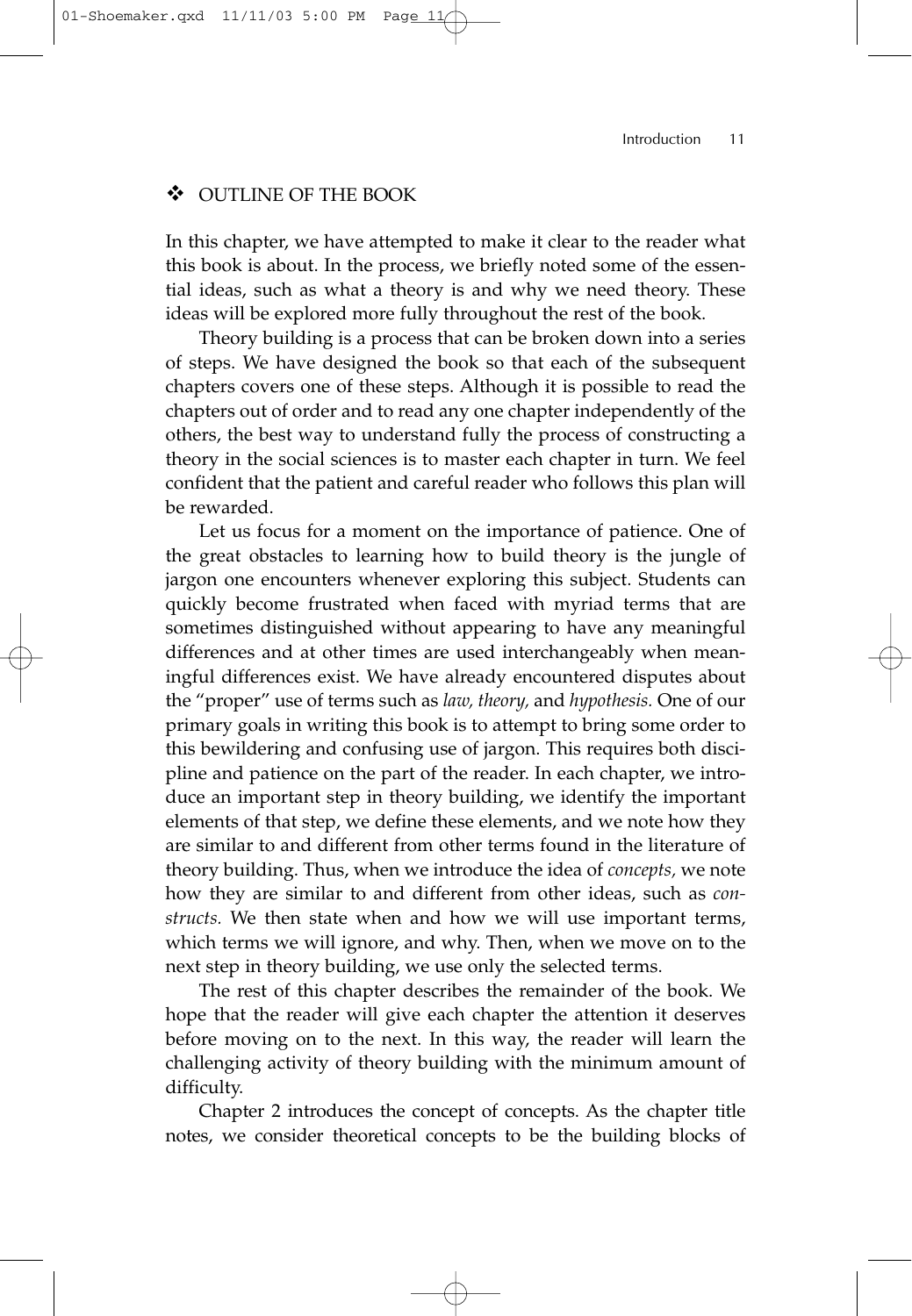theory. Theories are statements, and statements are made up of concepts. Our first job in theory building, then, is to identify and define the concepts in our theory. Chapter 2 discusses the various types of concepts used in theories, as well as distinguishing concepts from other terms used in theory building. In this chapter we will learn about the differences between concepts, constructs, and variables and why these differences are important in building theory. We then will discuss the notions of independent versus dependent variables, categorical versus continuous variables, and dimensions, which are ways of converting categories into continua. We also will explore the differences between theoretical and operational definitions and the "meaning space" of a concept. At least some of these ideas probably sound unfamiliar to you, but once you are able to identify these basic elements of theory building, you will be ready to consider how to use them to construct your own theory.

Beginning with Chapter 3, we discuss ways to combine concepts into theoretical statements. We start with the simplest case, which is the construction of a theoretical statement relating just two variables. Just as there is an array of terms similar to *theoretical concept,* there is an array of terms similar to *theoretical statement.* We will identify the commonly used synonyms and related terms, including *axiom, postulate, hypothesis, assumption, theorem,* and *proposition,* and show how they are alike and different. We also will discuss the difference between a research question and a hypothesis and between categorical statements and continuous statements and why these differences are important in theory building.

In Chapter 4, we discuss theoretical and operational linkages. Once we have produced a theoretical statement, the next step in the theorybuilding process is to state explicitly why we think this statement makes sense. The rationale for our theoretical statement is called a *theoretical linkage.* Suppose, for example, that we suspect that the more television violence a child watches, the more aggressive the child will become. The theoretical linkage for this statement would include the various reasons supporting our hunch. These might include research that shows how children learn to model behavior they see on television and studies that demonstrate how children are attracted to violent content on television. The theoretical linkage builds our case for our theoretical statement. It is our argument for why we think it is reasonable to believe that one concept, such as television violence, may be connected to another concept, such as child aggression, in the way that we have specified.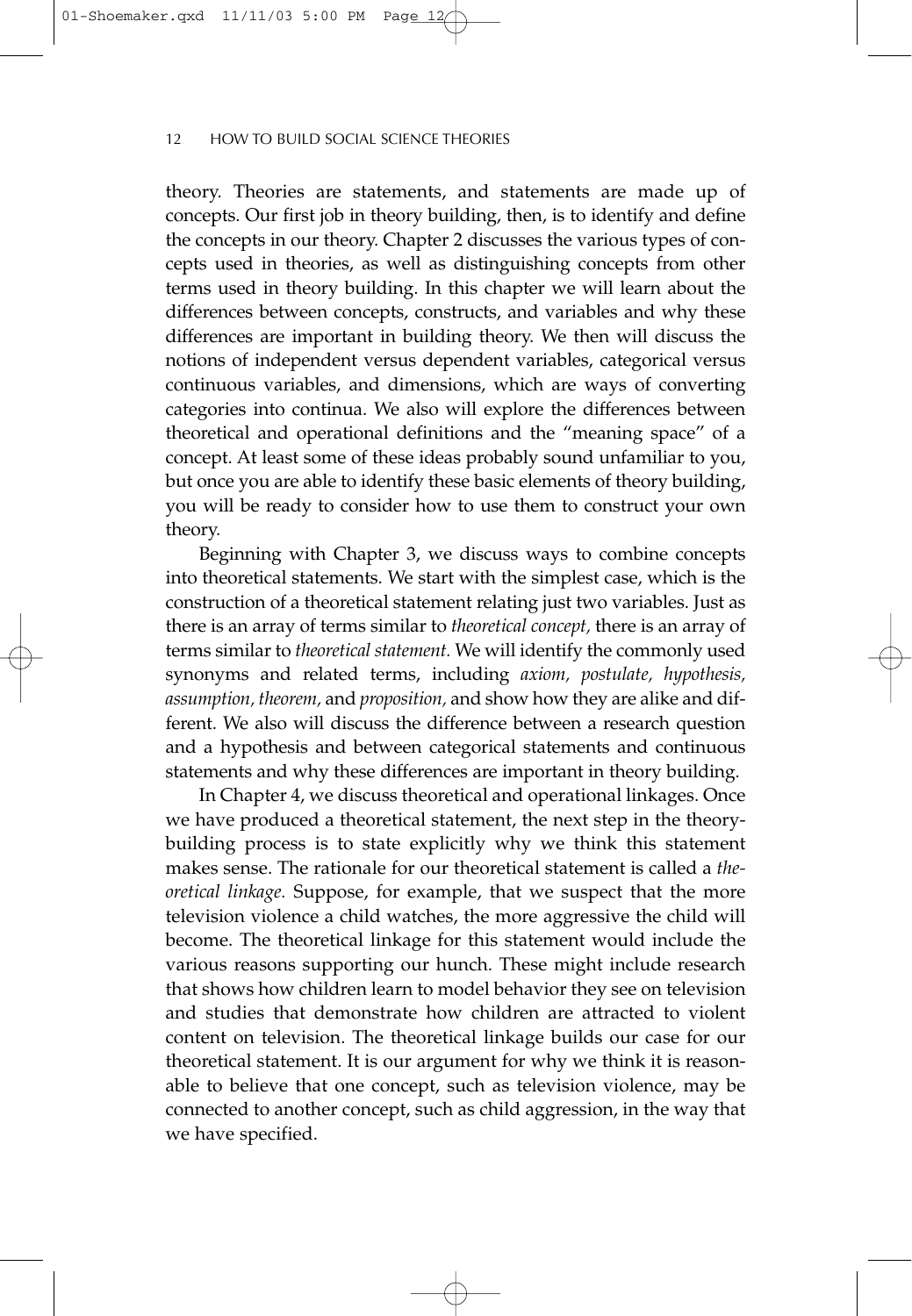Once we have laid out *why* we think our concepts are connected, we lay out *how* we think they are connected. This is called the *operational linkage.* Some connections between concepts may be simple, but others may be complex. For example, it might be the case that a little television violence has no discernible effect on aggression but that as viewing becomes heavier, aggression increases exponentially. Or the opposite might be true, so that just a taste of television violence might have a profound effect on aggression and additional increments have little added impact. The operational linkage describes explicitly how we think the concepts in our theoretical statement are related. In Chapter 4, we also introduce a particular and important kind of connection between concepts, the causal relationship.

In Chapter 5, we extend our discussion of theoretical statements to those containing three concepts. Here, we explore how three variables might be related, including the notions of control variables, contingent conditions, and intervening variables. Five types of three-variable relationships are identified. We also discuss how to express three-variable relationships in hypothesis form, as well as theoretical and operational linkages for three-variable relationships.

Chapter 6 continues and concludes our discussion of theoretical statements with a treatment of those that relate four or more variables. As we will see, the addition of just one variable to a theoretical statement can greatly complicate it, and strategies for dealing with this complexity are suggested.

Chapter 7 introduces the notion of theoretical models and how to use them to build theory. As we will see, a *model* is not the same as a theory, but a model can be employed as a form to represent a theory. A model simply represents an object or process so as to highlight its key components and their connections. We also will discuss how to derive theoretical statements from models.

In Chapters 2 through 7, we describe the process of theory building as a series of steps leading from the identification and definition of concepts to the expression of their relationship in a theoretical statement, the construction of a rationale, and the specification of measurements. If one knows this format for the production of a scientific theory, then one is well prepared to build theory. Generating a good theory, however, requires more than knowledge of the rules. Following these procedures, one can produce a theory that is brilliant or one that is pedantic. The subject matter of the theory, the insights it produces, the contributions it makes to the advancement of science—these will